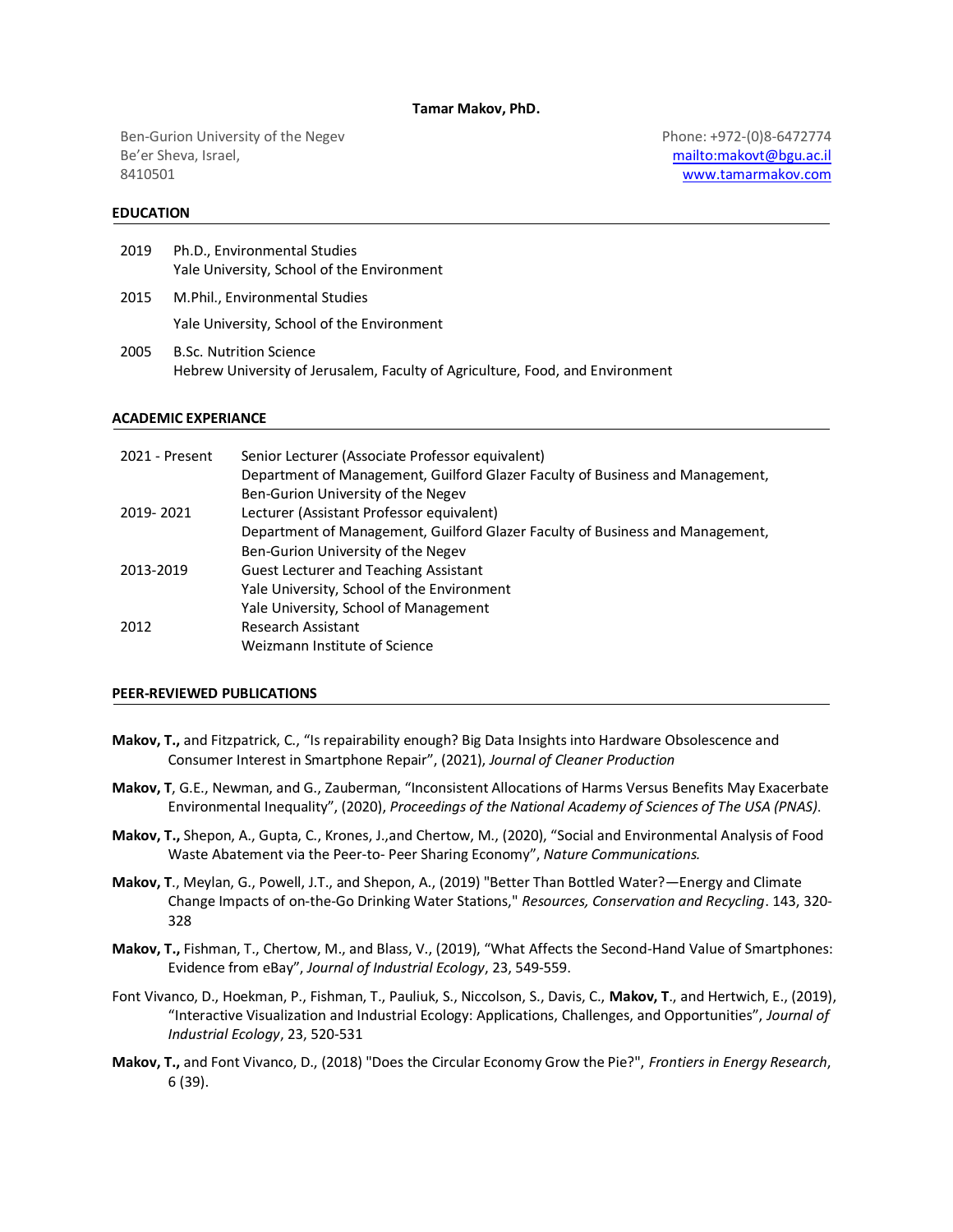- Gupta, C., and **Makov**, **T**.**,** (2017), "How Global Is My Local Milk? Evaluating the First-Order Inputs of "Local" Milk in Hawai'i," *Agriculture and Human Values*, 34 (3), 619-630.
- **Makov, Tamar** and George E. Newman (2016), "Economic Gains Stimulate Negative Evaluations of Corporate Sustainability Initiatives," *Nature Climate Change*, 6 (9), 844-846.
- Eshel, Gidon, Alon Shepon, **Tamar Makov**, and Ron Milo (2015), "Partitioning United States' Feed Consumption among Livestock Categories for Improved Environmental Cost Assessments," *The Journal of Agricultural Science*, 153 (03), 432-445.
- Eshel, Gidon, Alon Shepon, **Tamar Makov**, and Ron Milo (2014), "Land, Irrigation Water, Greenhouse Gas, and Reactive Nitrogen Burdens of Meat, Eggs, and Dairy Production in the United States," *Proceedings of the National Academy of Sciences of The USA (PNAS)*, 111 (33), 11996-12001.
- Shepon, Alon, **Tamar Israeli**, Gidon Eshel, and Ron Milo (2013), "Ecotime—an Intuitive Quantitative Sustainability Indicator Utilizing a Time Metric," *Ecological Indicators*, 24, 240-245.

#### **UNDER REVIEW**

- Mohin, B., Miller, M., Voichich, G., Dafna, G., and **Makov, T**., "Prosocial Nudges and Visual Indicators Increase Social Distancing but Authoritative Nudges Decrease It"
- **Makov, T**, Cansoy, M, Meshulam., T. and., Scholr., J., "Digital food sharing and food insecurity in the COVID-19 era"
- Shepon, A., **Makov, T**., Hamilton, H., Müller, D.B., Gephart, J.A., Troell, M.,and Golden, C., "Sustainable Optimization of Global Aquatic Omega n-3 Supply Chain Could Substantially Narrow the Nutrient Gap"
- Font -Vivanco, D., Freire-González, J., Walnum, J.H., Santarius, T., Galvin, R., **Makov, T**., and Sala, S., "Rebound Effect and Sustainability Science: A Review".

# **WORKING PAPERS**

**Makov, T.,** Wolfram, P., Blass, V. "*What is my share? Environmental Impacts of secondary Consumption".*

Meshulam T., Blass, V., Font-Vivanco, D., and **Makov, T**., "Sharing Economy Rebound- evidence from large scale P2P food sharing"

#### **AWARDS, FUNDING & HONORS**

| 2021-2023 | Israeli Science Foundation (ISF)                                                        |
|-----------|-----------------------------------------------------------------------------------------|
| 2021-2022 | German - Israeli Foundation for Scientific Research and Development (GIF)               |
| 2021-2022 | Sloan Foundation, Energy and Environmental Impacts of the Digital Economy               |
| 2020-2021 | <b>Internet Society Foundation</b>                                                      |
| 2020      | Ben-Gurion University of the Negev – Faculty of Management Excellence in Research Award |
| 2018-2020 | Sloan Foundation, Energy and Environmental Impacts of the Digital Economy               |
| 2019      | Nominated -Journal of Industrial Ecology Best Paper Award for Senior Author             |
| 2019      | Dissertation Improvement Grant, Yale Institute for Biospheric Studies                   |
| 2013-2018 | Graduate Research Fellowship, Yale University (\$345K)                                  |
| 2016-2018 | Sobotka Collaborative Research, Yale Center for Business & the Environment              |
| 2017      | ISIE Student Chapter Scholarship, NSF                                                   |
| 2016      | Dissertation Improvement Grant, Yale Institute for Biospheric Studies                   |
| 2016      | Winner - 2016 Industrial Ecology Gordon Research Conference poster competition          |
| 2015      | Doctoral Discovery Award, Yale Institute for Biospheric Studies                         |
| 2010-2011 | Koret-Milken Institute Fellowship, Jerusalem, Israel                                    |